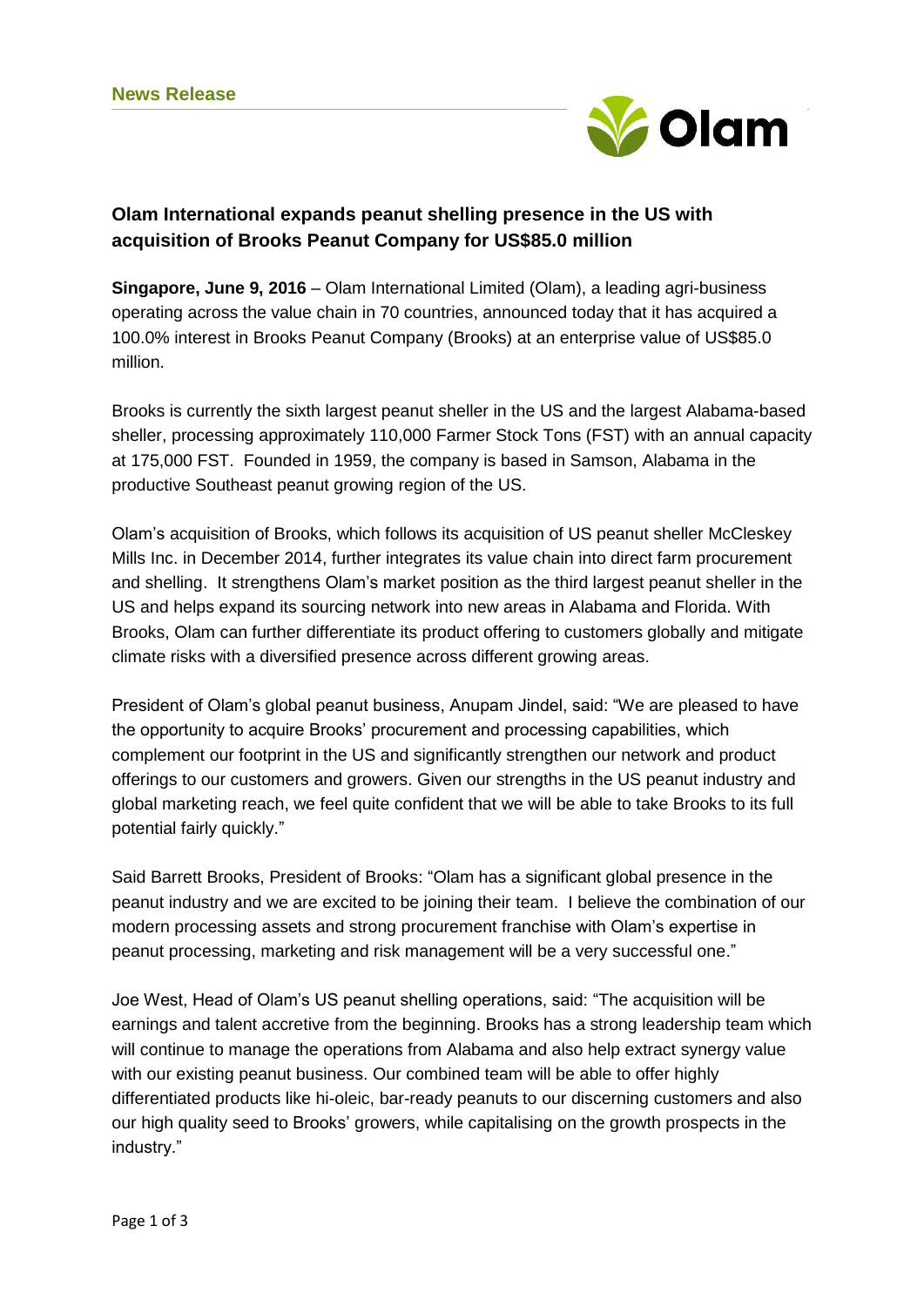The acquisition will be funded by a combination of internal accruals and existing debt facilities. Subject to customary closing conditions, the transaction is expected to be completed by Q3 2016. It is also expected to be earnings accretive in 2016 and meet the targeted EBITDA on Invested Capital range of 13.0% to 16.0% from the first full year of operations in 2017.

### **Notes to Editors**

Olam's peanut business is one of the six business units under the Edible Nuts platform. The other five business units are almonds, cashew, hazelnuts, walnuts, pistachios and sesame. The Edible Nuts platform is one of the six prioritised platforms identified for accelerated investments and growth in the 2016-2018 strategic plan.

Olam is a leading, global player in peanuts and is currently the only global player with sourcing and peanut shelling operations in all key peanut origins (US, Argentina, and India) and presence in all main markets (EU, US, China, India and Southeast Asia).

Olam has been operating in the US peanut industry since 2007 through its acquisition of Universal Blanchers LLC (UB), which specialises in toll blanching and high quality ingredient manufacturing of peanuts. UB has four manufacturing facilities strategically located across the US peanut belt in Georgia, Texas and North Carolina.

McCleskey Mills Inc. (MMI), which Olam acquired in December 2014, owns processing facilities at two locations in Georgia and currently operates at a total annual capacity of approximately 250,000 Farmer Stock Tons (FST). It also owns or manages 22 buying points and farmer stock storage assets at strategic locations in the Southeast region with a strong franchise amongst growers. MMI has a diverse set of customers in the snack, peanut butter and confectionery space.

The US is today the lowest cost producer of peanuts and has the acreage and resources to expand production. The US peanut industry has an evolved market structure and is advanced in its seed technology, which helps to keep the industry very competitive. A steady rise in production and exports is expected in the future to meet the increased demand in emerging markets such as China and India.

Peanuts are the cheapest and highest source of vegetable proteins, and stack well with all other nuts in terms of health and wellness benefits. The peanut industry is therefore well-poised to capitalise on the growing demand for nuts.

Issued on behalf of Olam International Limited by: WATATAWA Consulting, 28 Maxwell Road #03-03 Red Dot Traffic Building Singapore 069120